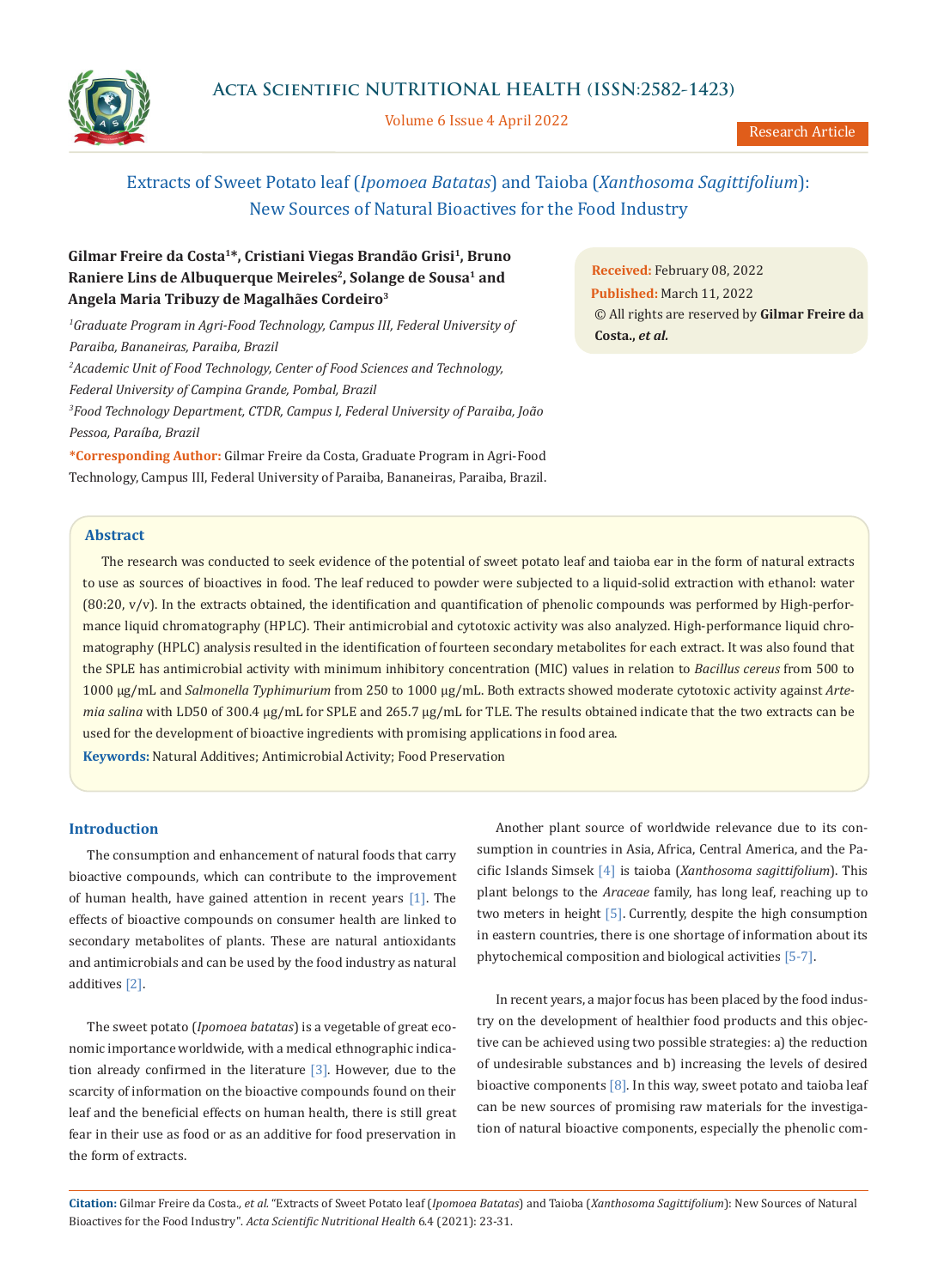pounds, and thus be an option of natural preservatives for the food industry [9]. Plant extracts have several properties, including antimicrobial and cytotoxicity activity  $[10]$ . Thus, this work hypothesized that sweet potato leaf and taioba may contain evidence of valuable antimicrobial and cytotoxicity properties. Thus, aimed in this research investigate the potential of extracts from sweet potato (*Ipomoeas potatoes*) and taioba (*Xanthosoma sagittifolium*) leaf as new sources of bioactive compounds. The results of this study may open new horizons for the use of these extracts in the food area.

## **Material and Methods**

#### **Chemical materials**

The standards of gallic acid, phenolic acids: Hydroxybenzoic, Vanillic, Syringic, p-cumaric, ellagic, Trã-cinnamic, Caffeine and Feluric, and flavonoids such as Rutin, Myricetin, Quercetin, Naringenin, Catechin, Hespertin, Kaempferol, and Crisina were obtained from Sigma-Aldrich (Sigma Co., USA). The methanol for HPLC and acetonitrile by J. T. Baker (Phillipsburg, USA). The Triphenyl tetrazolium chloride was purchased at DicaLab, products for laboratory Ltda (Londrina, Paraná). The Dimethylsulfoxide - DMSO was obtained from Loja Química LTDA (São Paulo-SP). The Mueller Hinton Agar and the Brain Heart Infusion (BHI) broth were purchased from Kasvi laboratory products Ltda (São Jose dos Pinhais, Paraná).

#### **Plant harvest**

Five samples of fresh leaf of sweet potato (*Ipomoea batatas*) and taioba (*Xanthosoma sagittifolium*), without any physical, microbial, or visible insect damage, were collected in the municipality of Bananeiras, located in the Serra da Borborema, Paraíba, Brazil. Then, the collected vegetable materials were cleaned properly under running water, dried in an oven at 40 ºC for 24 hours. Subsequently, they were grounded using a knife mill (Willey, SL-31, Piracicaba, São Paulo) and stored in amber glass packaging for future use in the preparation of the extracts.

### **Extracts preparation**

The leaf reduced to powder were subjected to a liquid-solid extraction with ethanol: water (80:20, v/v) as previously described by Cordeiro., *et al*. [11]. 1g of dry powder was suspended in 10 mL of the solvent followed by manual homogenization for 5 minutes and posteriorly the plant material was left in contact with the solvent for 15 days at room temperature. After this period, the mixtures were centrifuged at 4000 rpm for 15 minutes and the supernatants obtained were evaporated under vacuum in a rotary evaporator (Fisatam) and were placed in amber glass and stored refrigerated until their characterization.

## **Identification of phenolic compounds by High Performance Liquid Chromatography (HPLC)**

For the identification of phenolic compounds, the samples were eluted with a gradient system consisting of solvent A (2% acetic acid,  $v/v$ ) and solvent B (acetonitrile: methanol, 2: 1,  $v/v$ ), used as a phase mobile, with a flow of 1 mL/min. The column temperature was maintained at 25 ºC and the injection volume was 20 μL. The gradient system started from 90% A 0 min, 88% A in 3 min, 85% A in 6 min, 82% A in 10 min, 80% A in 12 min, 70% A in 15 min, 65% A in 20 min, 60% A in 25 min, 50% A in 30-40 min, 75% A in 42 min and 90% A in 44 min. The total chromatographic run was 50 minutes. The peaks from phenolic compounds were monitored at 280 nm [12]. The columns used were a Shimadzu LC-18 column (25 cm x 4.6 mm, 5 μm particle size, from Supelco, Bellefonte, PA) and a C-18 ODS Shimadzu column. The LabSsolutions software (Shimadzu) was used to control the LC-UV and data processing system. The phenolic compounds were identified by comparing the retention times with the patterns of phenolic acids and flavonoids, being quantified in concentrations of mg/mL.

#### **Antimicrobial activity**

The extracts were tested against Gram-negative bacteria like *Salmonella Typhimurium* (ATCC 14028) and *Escherichia coli* (ATCC 101536) and Gram-positive bacteria like *Bacillus cereus* (ATCC 11778), *Listeria monocytogenes* (ATCC 19117), *Listeria Innocua* (ATCC 33090), *Staphylococcus aureus* (ATCC 15000) and *Clostridium perfringens* (ATCC 3624). The antimicrobial activity of the extracts was assessed directly by means of the minimum inhibitory concentration (MIC), using a method of microdilution in Brain Heart Infusion (BHI) broth based on the methodology described by the Clinical and Laboratory Standards Institute [13]. A 100µL aliquot of each extract was added to each well of a 96-well microplate containing 100µL of sterile BHI broth and bacterial suspension of 108 CFU/mL to reach final concentration ranges from 31.25 to 1000 µg/mL for the vegetable extracts. The microplates were incubated for 24 hours at 37 ºC. Subsequently, the interpretation of the results was based on the visual growth of the bacteria after incubation and confirmed by the color change of the culture medium with the addition of 20  $\mu$ L of Triphenyl tetrazolium (0.5% v/v). MIC was defined as the minimum concentration capable of inhibiting the visible growth of bacterial cells.

#### **Evaluation of cytotoxic activity**

The toxicity of the extracts was evaluated using *Artemia salina* microcrustaceans based on the methodology described by Meyer., *et al*. [14]. The bioassay consists of inserting *Artemia salina* eggs

**Citation:** Gilmar Freire da Costa*., et al.* "Extracts of Sweet Potato leaf (*Ipomoea Batatas*) and Taioba (*Xanthosoma Sagittifolium*): New Sources of Natural Bioactives for the Food Industry". *Acta Scientific Nutritional Health* 6.4 (2021): 23-31.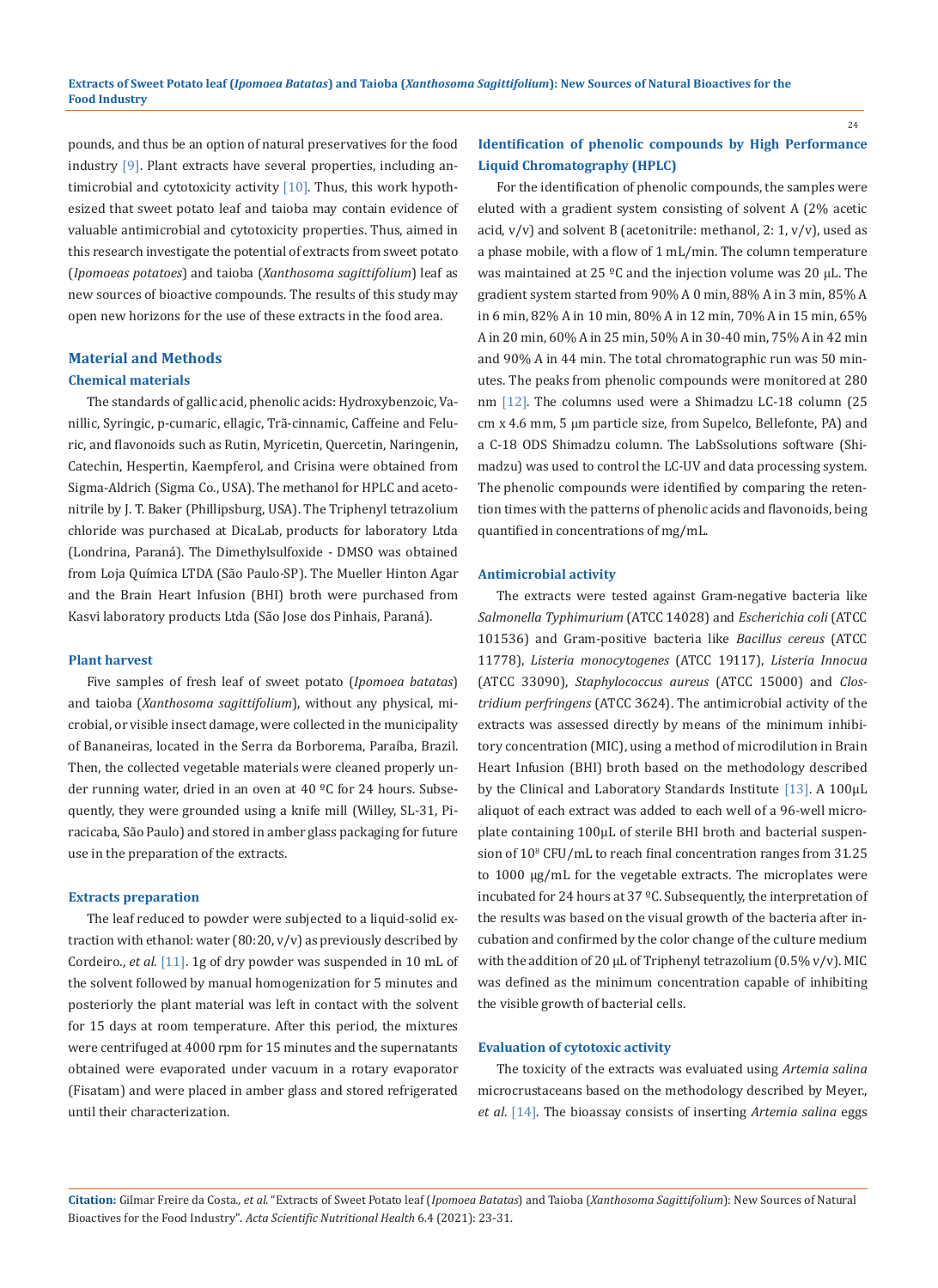to hatch in saline water with constant aeration for a period of 48 hours. Subsequently, 9 mL of each extract solution corresponding to the tested concentrations (15.62 to 1000 ppm) was added in microtubes containing 10 *Artemia salina* larvae totaling 10 repetitions for each concentration. After 24 hours of exposure of *Artemia salina* to plant extracts, live and dead microcrustaceans were accounted for. To establish the relationship between cytotoxicity and antimicrobial activity, the selectivity index (SI) was calculated according to the equation  $SI = log [LD_{50}] / [MIC]$ . Where positive values indicate high selectivity against microorganisms, while negative values point to the high toxicity of the extracts in *Artemia salina*.

#### **Statistical analysis**

Identification and quantification of phenolic compounds were performed in triplicate and the results were expressed as mean and standard deviation (mean  $\pm$  SD). Data analysis was performed using the SAS**®** System (2012) software. The cytotoxic evaluation of the extracts was expressed as  $LD_{50}$ , a lethal dose capable of killing 50% of the microcrustaceans, with a 95% confidence limit, by means of linear regression, through the logarithm graph of the concentration used in the samples versus the percentage of mortality of the microcrustaceans, calculated using the Probity statistical method, using the Polo-plus 1.0 software.

#### **Results and Discussion**

The leaf of sweet potato and taioba are usually disregarded but are potential sources of phenolic compounds with promising properties for use in food [15,16]. However, little is known about the antimicrobial and cytotoxic potential of these species, especially of taioba. Thus, it was hypothesized that both vegetables in the form of extracts could effectively contain important bioactive compounds such as phenolic and flavonoid acids and be used as natural bioactives by the food industry.

#### **Phytochemical composition of extracts**

The determination of the phenolic profile revealed fourteen chemical compounds for each plant extract (Table 1). It was observed that the sweet potato leaf extract (SPLE) was the richest in terms of the concentration of the selected components. In this extract, large amounts of 3,4 dihydroxybenzoic acid, 4-hydroxybenzoic acid, 2,5 dihydroxybenzoic acid, vanillic acid, myricetin, and rutin were also observed. Meanwhile, in taioba leaf extract (TLE) the 2,5 dihydroxybenzoic acid, syringic acid, salicylic acid, and rutin were identified in greater quantities. Phytochemicals such as 4-hydroxybenzoic acid, sinapic acid, vanillic acid, myricetin, and Kaempferol were present only in SPLE and syringic, salicylic, feluric, Crisine and hespertin were only present in TLE.

| <b>Phenolic compounds</b> | SPLE mg/100 g of TLE mg/100 g of<br>extract | extract               |
|---------------------------|---------------------------------------------|-----------------------|
| Gallic acid               | $8.48 \pm 0.00$                             | $17.62 \pm 4.15$      |
| 3,4-dihydroxybenzoic acid | $1385.22 \pm 71.96$                         | $110.13 \pm 14.53$    |
| 4-hydroxybenzoic acid     | $2458.06 \pm 145.92$                        | nd                    |
| 2,5-dihydroxybenzoic acid | $22979.18 \pm 353.82$                       | $ 2189.54 \pm 450.66$ |
| Synaptic acid             | $400.01 \pm 5.99$                           | nd                    |
| Vanillic acid             | $578.11 \pm 25.98$                          | nd                    |
| Syringic acid             | nd                                          | $834.11 \pm 24.92$    |
| Salicylic acid            | nd                                          | $1139.55 \pm 78.91$   |
| p-cumaric acid            | $39.57 \pm 0.00$                            | $593.27 \pm 16.61$    |
| Feluric acid              | nd                                          | $154.19 \pm 6.23$     |
| Trã-cinnamic acid         | $7.06 \pm 1.99$                             | $8.81 \pm 0.00$       |
| Rutin                     | $661.51 \pm 7.99$                           | $1215.92 \pm 45.68$   |
| Myricetin                 | $3142.19 \pm 169.91$                        | nd                    |
| Quercetin                 | $117.32 \pm 1.99$                           | $57.27 \pm 26.99$     |
| Naringenin                | $360.44 \pm 17.99$                          | $8.81 \pm 4.15$       |
| Kaempferol                | $49.47 \pm 9.99$                            | nd                    |
| Crisine                   | nd                                          | $22.02 \pm 2.07$      |
| Catechin                  | $354.78 \pm 13.99$                          | $182.09 \pm 8.30$     |
| Hespertin                 | nd                                          | $4.40 \pm 2.07$       |

25

**Table 1:** Concentration (mg/100 g extract) of phenolic compounds present in sweet potato leaf and taioba extracts. SPLE: Sweet Potato Leaf Extract; TLE: Taioba Leaf Extract; nd: Not Detected

These bioactive compounds are known for their effectiveness in controlling oxidative reactions, as well as in controlling inflammatory diseases, diabetes, cancer, and others. The hydroxybenzoic acids are phytochemicals that have antioxidant activity. However, their most interesting properties are associated with the ability to modify cell signaling processes. They induce a multiplying effect such as the activation of the Nrf2 pathway, which is one of the main mechanisms of cellular defense against oxidative stress, resulting in an improvement of endogenous antioxidant mechanisms [17].

The 2,5-Dihydroxybenzoic acid was the major phytochemical present in both extracts, being in a very expressive concentration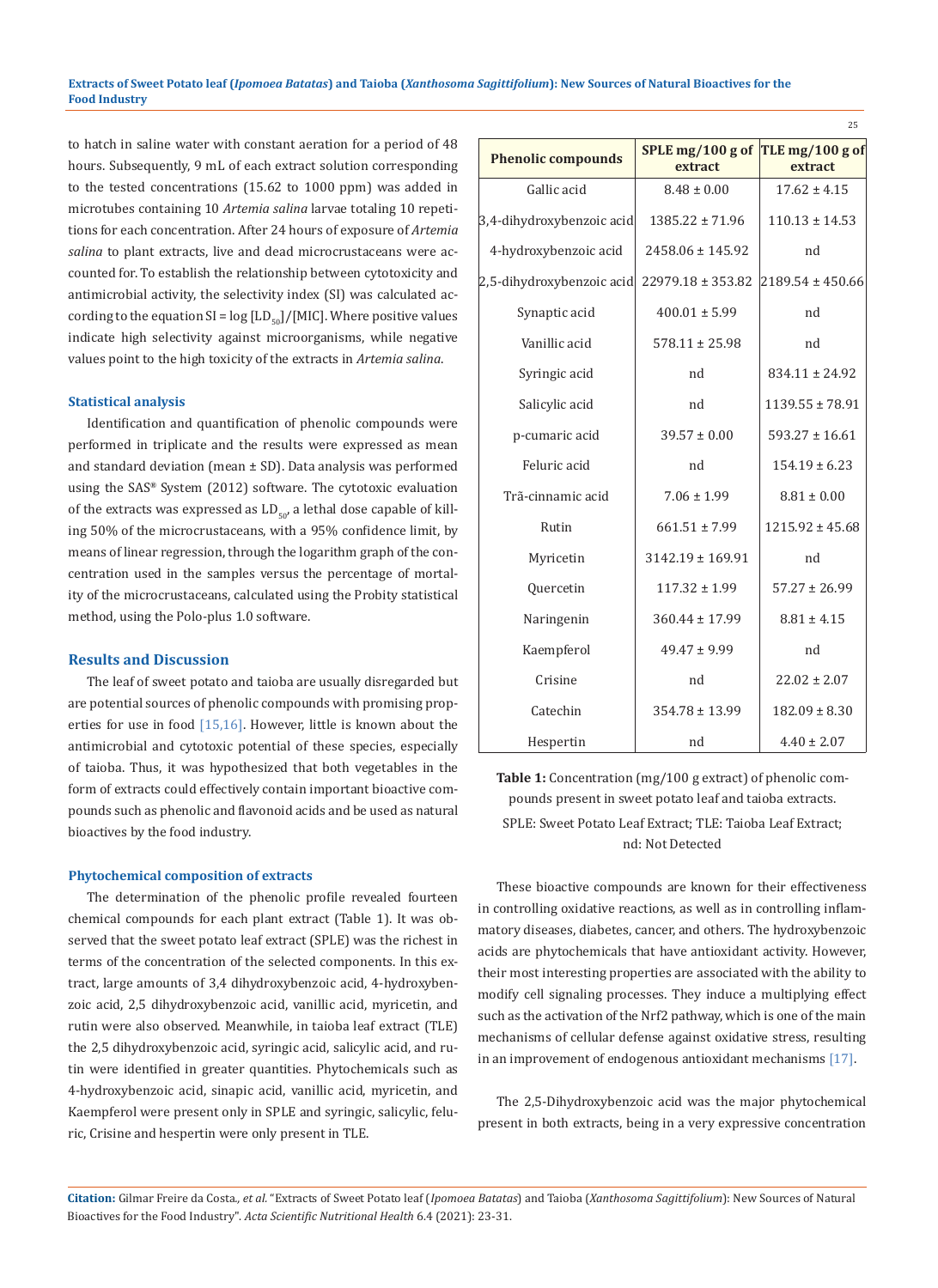in SPLE. This phenolic acid is responsible for inhibiting the formation of prostaglandins in response to lipopolysaccharides through Cox inhibition  $[18]$ . This suggests that foods rich in this acid may contribute to a decrease in the occurrence of heart attacks due to the formation of clots [17].

Another phenolic acid identified and quantified in SPLE was 4-hydroxybenzoic acid. It is an excellent antioxidant and due to its low toxicity. It is widely used by the cosmetics, pharmaceutical and food industry [9]. The 3,4-dihydroxybenzoic acid, also identified in greater quantity in SPLE, has several health benefits, such as antioxidant, antimicrobial, anti-inflammatory, anti-hyperglycemic, anti-apoptotic and antiproliferative activity  $[19]$ .

In a previous study, Khan., *et al*. [20] reviewed several biological activities of 3,4-dihydroxybenzoic acid and reported excellent antibacterial, antiviral, neurological, anti-atherosclerotic, anti-fibrotic, anti-aging, anti-ulcer, and anti-cancer activities. Two distinct studies exhibited 3,4-dihydroxybenzoic acid antiatherogenic activity, where Wang et at., [21] attributed this effect to the combination of a decrease in miR-10b expression, together with an increase in the expression of ABCA1 and ABCG1, as well as in the accelerated transport of reverse cholesterol by macrophases. A study by Zheng., *et al*. [22] attributed this effect to the normalization of arterial inflammation by positive regulation of MERTK and inhibition of MAPK3/1 in lesional macrophases.

The Salicylic acid, on the other hand, was identified only in TLE, and the high concentration of this phenolic acid in taioba leaves extract also reveals the importance of this vegetable for health, since Peterson., *et al*. [23] reported that salicylic acid is an anti-inflammatory, antiatherogenic, anti-infectious and antifungal bioactive.

Flavonoids are a group of natural substances widely known for their biological activities responsible mainly for their strong antioxidant and antimicrobial action  $[24,25]$ . Among the flavonoids found in high concentrations in the two plant extracts, rutin stands out, a flavonoid with beneficial actions for health, such as protection of small blood vessels; inhibition of the free radical formation process, contributing with antioxidant and anti-inflammatory properties, in addition to having functions linked to the treatment of diabetic neuropathy, and considered a potent antithrombotic for cardiovascular diseases [26].

Another important flavonoid found only in SPLE was myricetin. It is one of the main compounds present in various foods and drinks. It is also a phenolic that has a wide range of activities, including strong antioxidant, anti-cancer, anti-diabetic and antiinflammatory activities. These activities are associated with the central nervous system and their consumption can be beneficial against Parkinson's and Alzheimer's diseases [27].

In addition, catechin was present in the two extracts with higher concentration in SPLE. Its ability to scavenge free radicals have been reported as one of the main benefits of this flavonoid [28,29]. Furthermore, catechin has other medicinal properties, including anti-carcinogenic, anti-tumorigenic, and anti-mutagenesis properties, as well as preventing the growth of metastasis and tumors [30].

#### **Antimicrobial activity**

It was found that the sweet potato leaf extract was more effective in relation to antimicrobial activity when compared to the taioba leaf extract, inhibiting two pathogenic bacteria, one Grampositive, and one Gram-negative (Table 2). The concentrations that inhibited the strain of *Bacillus cereus* ATCC 11778, varied from 500 to 1000 µg/mL. While the concentrations that inhibited *Salmonella Typhimurium* ATCC 14028 ranged from 250 to 1000 µg/mL. The other bacteria tested were resistant to both extracts in all concentrations tested.

The antimicrobial activity of the sweet potato leaf extract demonstrated for the two pathogenic bacteria (*Bacillus cereus* and *Salmonella Typhimurium*) may be associated with the presence of phenolic acids such as gallic acid, 3,4-dihydroxybenzoic acid, and synapic acid, because the antimicrobial effectiveness of these bioactive compounds has been reported in previous studies [20,31,32].

Some flavonoids identified in high concentrations in the sweet potato leaf extract also have antimicrobial activity, which may have contributed to the effectiveness of this extract. Previous studies have shown that flavonoids such as naringenin, kaempferol, and quercetin can inhibit or reduce the formation of pathogenic microorganisms [33,34].

**Citation:** Gilmar Freire da Costa*., et al.* "Extracts of Sweet Potato leaf (*Ipomoea Batatas*) and Taioba (*Xanthosoma Sagittifolium*): New Sources of Natural Bioactives for the Food Industry". *Acta Scientific Nutritional Health* 6.4 (2021): 23-31.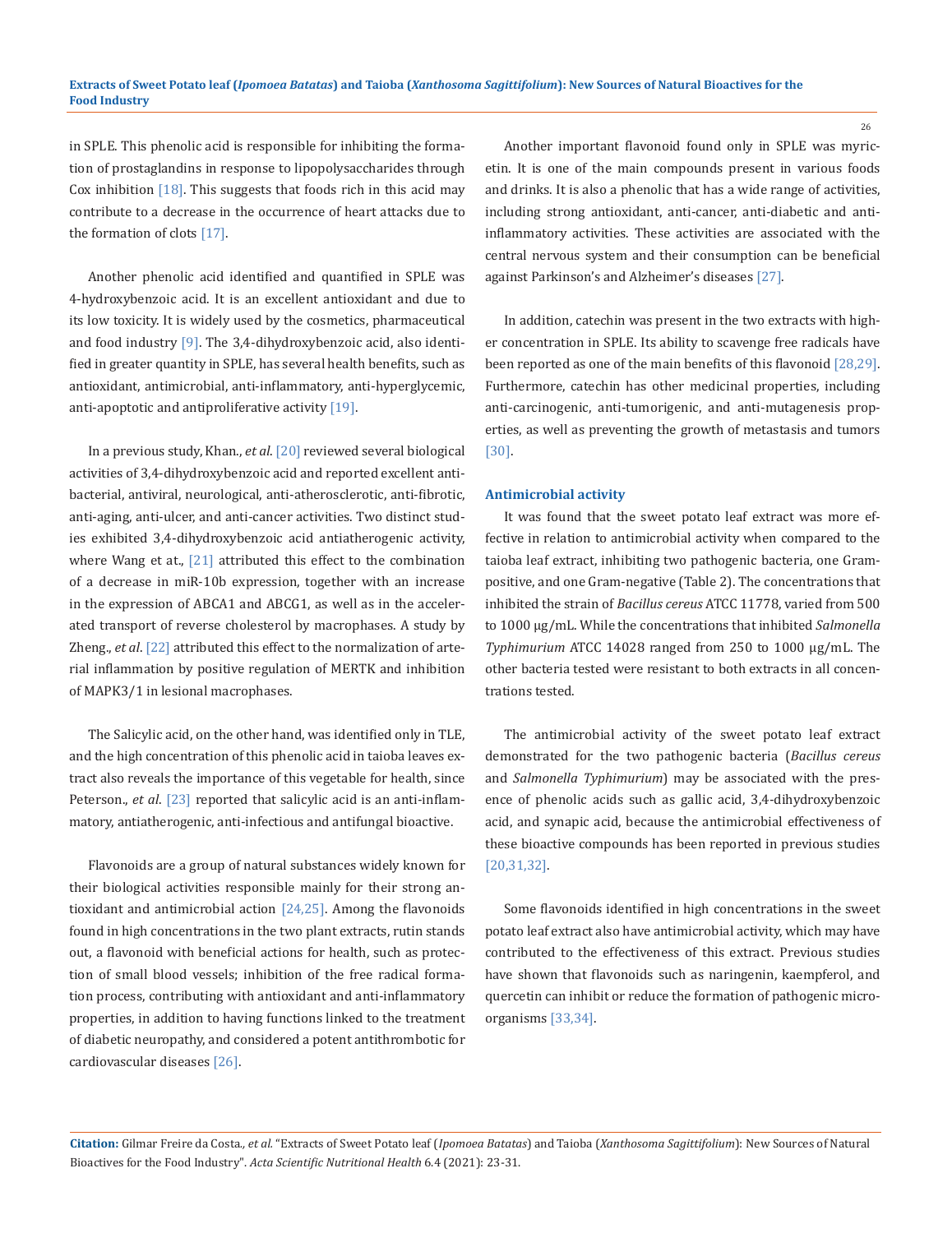| <b>Sweet potato leaf extract (SPLE)</b> |           |           |     |           |                |       |       |  |
|-----------------------------------------|-----------|-----------|-----|-----------|----------------|-------|-------|--|
| Tested concentrations (µg/mL)           |           |           |     |           |                |       |       |  |
| Gram-positive bacteria                  | 1000      | 500       |     | 250       | 125            | 62.5  | 31.25 |  |
| <b>Bacillus</b> cereus                  | $\ddot{}$ | $\ddot{}$ |     |           |                |       |       |  |
| Staphylococcus aureus                   |           |           |     |           |                |       |       |  |
| Listeria monocytogenes                  |           |           |     |           | $\overline{a}$ |       |       |  |
| Listeria innocua                        |           |           |     |           |                |       |       |  |
| Clostridium perfringens                 |           |           |     |           |                |       |       |  |
| Gram-negative bacteria                  |           |           |     |           |                |       |       |  |
| Escherichia coli                        |           |           |     |           |                |       |       |  |
| Salmonella Typhimurium                  | +         |           |     | $\ddot{}$ |                |       |       |  |
| Taioba leaf extract (TLE)               |           |           |     |           |                |       |       |  |
| Tested concentrations (µg/mL)           |           |           |     |           |                |       |       |  |
| Gram-positive bacteria                  | 1000      | 500       | 250 | 125       | 62.5           | 31.25 |       |  |
| <b>Bacillus</b> cereus                  |           |           |     |           |                |       |       |  |
| Staphylococcus aureus                   |           |           |     |           |                |       |       |  |
| Listeria monocytogenes                  |           |           |     |           |                |       |       |  |
| Listeria innocua                        |           |           |     |           |                |       |       |  |
| Clostridium perfringens                 |           |           |     |           |                |       |       |  |
| Gram-negative bacteria                  |           |           |     |           |                |       |       |  |
| Escherichia coli                        |           |           |     |           |                |       |       |  |
| Salmonella Typhimurium                  |           |           |     |           |                |       |       |  |

**Table 2:** Antimicrobial activity of sweet potato leaf and taioba extracts.

SPLE: Sweet Potato Leaf Extract; TLE: Taioba Leaf Extract; (+) =There was Inhibitory Activity; (-) = There was no Inhibitory Activity

The bacteriostatic activity of sweet potato leaf extract against *Salmonella Tiphymurium* ATCC 14028 was extremely important, considering that mainly Gram-negative bacteria are well known for their greater resistance to antimicrobial drugs. This resistance is related to the lipopolysaccharides present in its outer membrane and by the presence of hydrophilic channels, known as porins, where these channels normally prevent the entry of hydrophobic substances [35,36].

However, it is possible to weaken this outer membrane by disintegrating the lipopolysaccharides, generically called permeabilizers, which is possibly what happened with phenolic molecules present in the sweet potato leaf extract in the concentrations that inhibited the bacteria. Thus, flavonoids present in sweet potato leaf extracts, such as quercetin, naringenin, myricetin, and Kaempferol, that have antimicrobial activity, in addition to the presence of a phenolic acid such as gallic acid may have acted in synergism and disintegrated the membrane of gram-negative bacteria [37,38].

27

Regarding the taioba leaf extract, no bacteriostatic activity was observed. This fact indicates the resistance of the bacteria to the phenolic compounds present in this plant. It is worth mentioning that the phenolic profile of the taioba leaves extract did not present important phenolic compounds for antimicrobial activity, such as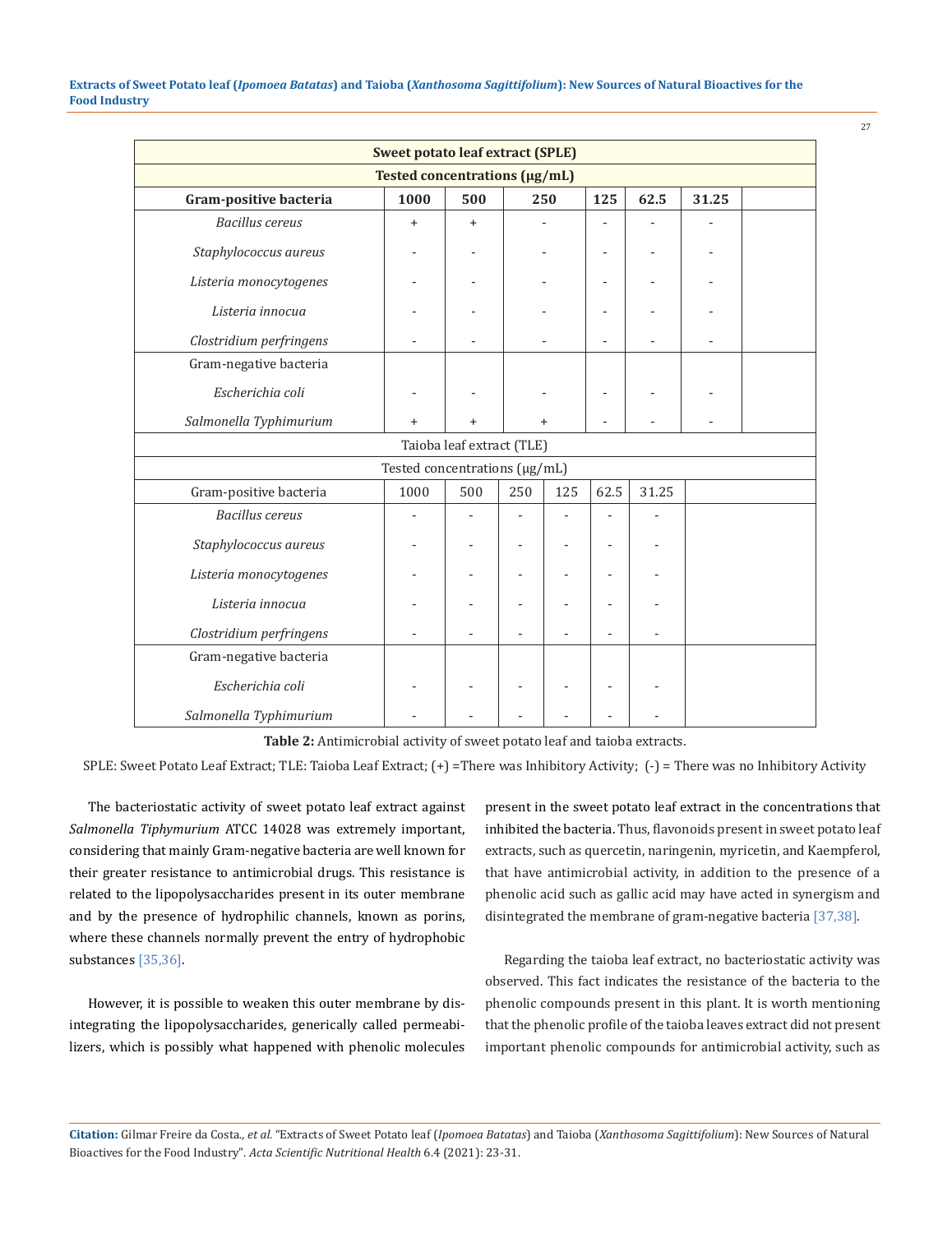myricetin and Kaempferol, which helps explain the result. These substances, when present, can act synergistically with other antimicrobial agents enhancing the antimicrobial activity [39].

#### **Cytotoxic activity**

For the first time, with in-vitro tests, the cytotoxic activity of various concentrations of leaf extract sweet potato and taioba in *Artemia salina* was evaluated. Table 3 expresses the lethal doses (LD) that were able to kill 50%, 90%, and 95% of *Artemia salina* larvae for the two plant extracts. The selectivity index (SI) was made only for the sweet potato leaf extract, as it was the only one that demonstrated to have some antimicrobial activity. The sweet potato leaf extract (SPLE) showed a high selectivity index for Bacillus cereus and *Salmonella Typhimurium*. Therefore, the SPLE is a promising antimicrobial agent, as it exhibited good antimicrobial activity against the two pathogenic bacteria (*Bacillus cereus* and *Salmonella Typhimurium*), while the cytotoxicity corresponding to  $LD_{50}$  was considered medium. The lethal dose capable of killing 50% of *Artemia saline* was 300.40 µg/mL whereas the other lethal doses (LD<sub>90</sub> and LD<sub>95</sub>) ranged from 504356.50 to 588203.40  $\mu$ g/ mL.

| <b>Sweet potato leaf extract (SPLE)</b> |                      | <b>Bacterial selectivity index (SI)</b> |  |           |                |  |
|-----------------------------------------|----------------------|-----------------------------------------|--|-----------|----------------|--|
| Lethal dose                             | Dose in $(\mu g/mL)$ | Confidence limit                        |  | B. cereus | S. Typhimurium |  |
| $LD_{50}$                               | 300.4                | $164.8 <$ DL $<$ 783.6                  |  | 0.60      | 1.20           |  |
| $LD_{90}$                               | 504356.5             | $36776.8 <$ DL $<$ 267697.4             |  |           |                |  |
| $LD_{95}$                               | 588203.4             | $154204.5 <$ DL $< 0.0$                 |  |           | ۰              |  |
| Taioba leaf extract (TLE)               |                      |                                         |  |           |                |  |
| Lethal dose                             | Dose in $(\mu g/mL)$ | Confidence limit                        |  |           |                |  |
| $LD_{50}$                               | 265.7                | 129.1 < CL < 827.6                      |  |           |                |  |
| $LD_{90}$                               | 81909.6              | 7877.2 < CL < 625405.8                  |  |           |                |  |
| $LD_{95}$                               | 416105.7             | 22169.9 < CL < 0.0                      |  |           |                |  |

**Table 3:** Cytotoxic activity and selectivity index of sweet potato leaf and taioba extracts.

SPLE: Sweet potato Leaf Extract; TLE: Taioba Leaf Extract

In a recent study, Nascimento., *et al*. [40] verified the antimicrobial and cytotoxic activity of extracts from *Senna* and *Cassia* species and reported a high antifungal selectivity index against the yeasts *Candida albicans*, *Candida tropicalis* and *Candida glabrata* and low toxicity of their extracts, corroborating with the results found in our study.

The taioba leaf extract (TLE) did not show selectivity in relation to the studied bacteria, however, it was more effective in decreasing the survival viability of *Artemia salina* with lower values compared to the sweet potato leaf extract, corresponding to the lethal doses  $(LD_{50}$ ,  $LD_{90}$ , and  $LD_{95}$ . Even so, the result for  $LD_{50}$  also indicated a medium cytotoxic activity of this extract. The lethal dose capable of killing 50% of *Artemia salina* was 265.7 µg/mL, while the other lethal doses (LD<sub>90</sub> and LD<sub>95</sub>) varied from 81909.6 to 416105.7  $\mu$ g/mL.

According to Bussmann., *et al*. [41] doses below 249 μg/mL are considered highly toxic; doses between 250-499 μg/mL are considered to have medium toxicity; doses between 500 to 1000 μg/mL are considered low and doses above 1000 μg/mL have no toxicity.

#### **Conclusions**

In general, the phenolic profile showed that the two extracts are rich in bioactive compounds. The antimicrobial activity of these extracts was also evaluated against strains of Gram-positive and Gram-negative pathogenic bacteria, however, only the sweet potato leaf extract was highlighted, inhibiting the strains of *Bacillus cereus* ATCC 11778 and *Salmonella Typhimurium* ATCC 14028 which supports the use of this species in traditional medicine to treat infections caused by these bacteria, as well as its application in food contaminated by these bacteria as well. In addition, these extracts

**Citation:** Gilmar Freire da Costa*., et al.* "Extracts of Sweet Potato leaf (*Ipomoea Batatas*) and Taioba (*Xanthosoma Sagittifolium*): New Sources of Natural Bioactives for the Food Industry". *Acta Scientific Nutritional Health* 6.4 (2021): 23-31.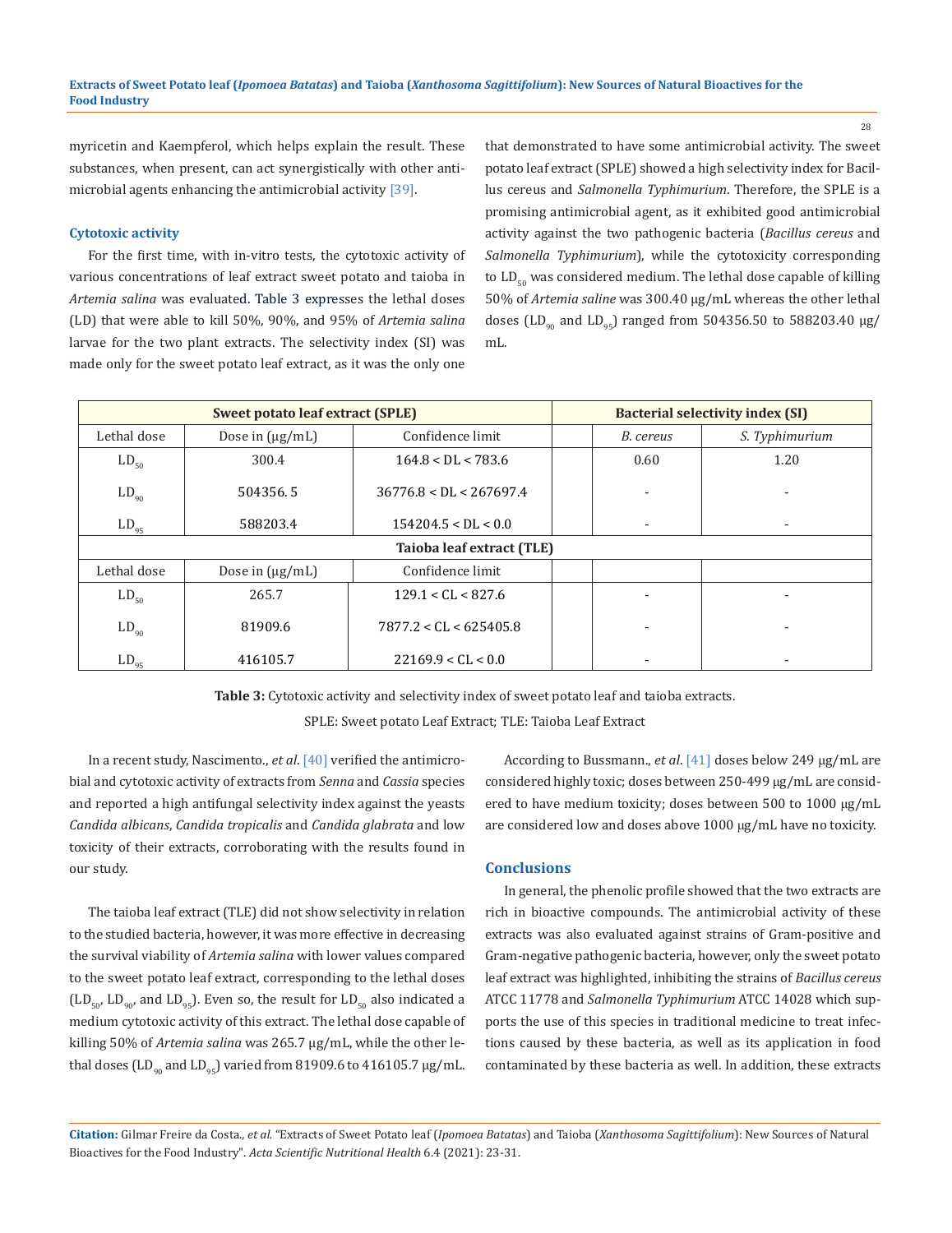had medium cytotoxic activity. In general, the data obtained show that sweet potato leaf and taioba extracts can be used for the development of bioactive ingredients with promising applications in food and nutraceutical. However, comprehensive studies are needed to clarify the antimicrobial bioactivity, mainly of the taioba leaf extract against pathogenic bacteria using higher concentrations, as well as to study the synergy between both, seeking to enhance the action.

## **Bibliography**

- 1. Radbeh Z., *et al*. *"*[Novel carriers ensuring enhanced anti-can](https://pubmed.ncbi.nlm.nih.gov/32106382/)[cer activity of cornus mas \(cornelian cherry\) bioactive com](https://pubmed.ncbi.nlm.nih.gov/32106382/)pounds". *[Biomedicine and Pharmacothera](https://pubmed.ncbi.nlm.nih.gov/32106382/)* 125 (2020): 109- [906.](https://pubmed.ncbi.nlm.nih.gov/32106382/)
- 2. Goswami S., *et al*[. "Comparative antioxidant and antimicrobial](https://www.sciencedirect.com/science/article/abs/pii/S0926669020305835)  [potentials of leaf successive extract fractions of poison bulb,](https://www.sciencedirect.com/science/article/abs/pii/S0926669020305835)  crinum asiaticum L". *[Industrial Crops and Products](https://www.sciencedirect.com/science/article/abs/pii/S0926669020305835)* 154 (2020): [112-667.](https://www.sciencedirect.com/science/article/abs/pii/S0926669020305835)
- 3. Kim HJ., *et al*[. "Variations in the carotenoid and anthocyanin](https://www.researchgate.net/publication/273478108_Variations_in_the_carotenoid_and_anthocyanin_contents_of_Korean_cultural_varieties_and_home-processed_sweet_potatoes)  [contents of korean cultural varieties and home-processed](https://www.researchgate.net/publication/273478108_Variations_in_the_carotenoid_and_anthocyanin_contents_of_Korean_cultural_varieties_and_home-processed_sweet_potatoes)  sweet potatoes". *[Journal of Food Composition and Analysis](https://www.researchgate.net/publication/273478108_Variations_in_the_carotenoid_and_anthocyanin_contents_of_Korean_cultural_varieties_and_home-processed_sweet_potatoes)* 41 [\(2015\): 188-193.](https://www.researchgate.net/publication/273478108_Variations_in_the_carotenoid_and_anthocyanin_contents_of_Korean_cultural_varieties_and_home-processed_sweet_potatoes)
- 4. [Simsek SNE. "Carbohydrate Polymers" 90 \(2012\): 1204-1209.](https://www.journals.elsevier.com/carbohydrate-polymers)
- 5. Oridupa OA., *et al*[. "Evaluation of the sub-chronic toxicity pro](https://pubmed.ncbi.nlm.nih.gov/28306532/)[file of the corm of xanthosoma sagittifolium on hematology](https://pubmed.ncbi.nlm.nih.gov/28306532/)  [and biochemistry of alloxan-induced diabetic Wistar rats".](https://pubmed.ncbi.nlm.nih.gov/28306532/)  *[Journal of Complementary And Integrative Medicine](https://pubmed.ncbi.nlm.nih.gov/28306532/)* 14 (2017): [1-7.](https://pubmed.ncbi.nlm.nih.gov/28306532/)
- 6. [Nyadanu D and Lowor ST. "Promoting competitiveness of ne](https://link.springer.com/article/10.1007/s10722-014-0162-x)[glected and underutilized crop species: comparative analysis](https://link.springer.com/article/10.1007/s10722-014-0162-x)  [of nutritional composition of indigenous and exotic leafy and](https://link.springer.com/article/10.1007/s10722-014-0162-x)  fruit vegetables in Ghana". *[Genetic Resources And Crop Evolu](https://link.springer.com/article/10.1007/s10722-014-0162-x)tion* [62 \(2015\): 131-140.](https://link.springer.com/article/10.1007/s10722-014-0162-x)
- 7. Kumari A., *et al*[. "Antioxidant activities, metabolic profiling,](https://pubmed.ncbi.nlm.nih.gov/28261096/)  [proximate analysis, mineral nutrient composition of salvadora](https://pubmed.ncbi.nlm.nih.gov/28261096/)  [persica fruit unravel a potential functional food and a natu](https://pubmed.ncbi.nlm.nih.gov/28261096/)ral source of pharmaceuticals". *[Frontiers In Pharmacology](https://pubmed.ncbi.nlm.nih.gov/28261096/)* 8 [\(2017\): 01-14.](https://pubmed.ncbi.nlm.nih.gov/28261096/)
- 8. Munekata PES., *et al*[. "Addition of plant extracts to meat and](https://www.sciencedirect.com/science/article/abs/pii/S2214799320300229)  [meat products to extend shelf-life and health-promoting at](https://www.sciencedirect.com/science/article/abs/pii/S2214799320300229)tributes: An overview". *[Current Opinion in Food Science](https://www.sciencedirect.com/science/article/abs/pii/S2214799320300229)* 31 [\(2020\): 81-87.](https://www.sciencedirect.com/science/article/abs/pii/S2214799320300229)
- 9. Elfalleh W., *et al*[. "Antioxidant potential and phenolic composi](https://www.sciencedirect.com/science/article/abs/pii/S0926669018309518)[tion of extracts from stachys tmolea: an endemic plant from](https://www.sciencedirect.com/science/article/abs/pii/S0926669018309518)  turkey". *[Industrial Crops and Product](https://www.sciencedirect.com/science/article/abs/pii/S0926669018309518)* 127 (2019): 212-216.
- 10. Almeida MMB., *et al*[. "Bioactive compounds and antioxidant](https://www.sciencedirect.com/science/article/pii/S0963996911002109)  [activity of fresh exotic fruits from northeastern Brazil".](https://www.sciencedirect.com/science/article/pii/S0963996911002109) *Food [Research International](https://www.sciencedirect.com/science/article/pii/S0963996911002109)* 44 (2011): 2155-2159.
- 11. Cordeiro AMTM., *et al*. "Rosemary (*[Rosmarinus officinalis](https://www.researchgate.net/publication/262909963_Rosemary_Rosmarinus_officinalis_L_extract_Thermal_study_and_evaluation_of_the_antioxidant_effect_on_vegetable_oils)* L.) [extract: Thermal study and evaluation of the antioxidant effect](https://www.researchgate.net/publication/262909963_Rosemary_Rosmarinus_officinalis_L_extract_Thermal_study_and_evaluation_of_the_antioxidant_effect_on_vegetable_oils)  on vegetable oils". *[Journal of Thermal Analysis and Calorimetry](https://www.researchgate.net/publication/262909963_Rosemary_Rosmarinus_officinalis_L_extract_Thermal_study_and_evaluation_of_the_antioxidant_effect_on_vegetable_oils)* [113 \(2013\): 889-895.](https://www.researchgate.net/publication/262909963_Rosemary_Rosmarinus_officinalis_L_extract_Thermal_study_and_evaluation_of_the_antioxidant_effect_on_vegetable_oils)
- 12. Alcântara MA., *et al*[. "Effect of the solvent composition on the](https://pubmed.ncbi.nlm.nih.gov/30724224/)  [profile of phenolic compounds extracted from chia seeds".](https://pubmed.ncbi.nlm.nih.gov/30724224/)  *Food Chemistry* [275 \(2019\): 489-496.](https://pubmed.ncbi.nlm.nih.gov/30724224/)
- 13. [Clinical and laboratory standarts institute. "Methods for dilu](https://clsi.org/media/1468/m11a8_sample.pdf)[tion antimicrobial susceptibility tests for bacteria that grow](https://clsi.org/media/1468/m11a8_sample.pdf)  aerobically. Approved standard -  $(8<sup>th</sup>$  edition) (2017).
- 14. Meyer BN., *et al*[. "Brine Shrimp: a convenient general bioas](https://pubmed.ncbi.nlm.nih.gov/17396775/)[says for active plant constituents".](https://pubmed.ncbi.nlm.nih.gov/17396775/) *Medical Plant* 45 (1982): [31-34.](https://pubmed.ncbi.nlm.nih.gov/17396775/)
- 15. Ghasemzadeh A., *et al*[. "Polyphenolic content and their antioxi](https://www.researchgate.net/publication/225008408_Polyphenolic_content_and_their_antioxidant_activity_in_leaf_extract_of_sweet_potato_Ipomoea_batatas)[dant activity in leaf extract of sweet potato \(](https://www.researchgate.net/publication/225008408_Polyphenolic_content_and_their_antioxidant_activity_in_leaf_extract_of_sweet_potato_Ipomoea_batatas)*Ipomoea batatas*)". *[Journal of Medicinal Plants Research](https://www.researchgate.net/publication/225008408_Polyphenolic_content_and_their_antioxidant_activity_in_leaf_extract_of_sweet_potato_Ipomoea_batatas)* 6 (2012): 2971-2976.
- 16. Hossain MS., *et al*[. "Investigation of the in vitro antioxidant](https://www.semanticscholar.org/paper/Investigation-of-the-In-Vitro-Antioxidant-and-of-Hossain-Asaduzzaman/50a58362ab06a25a4e3d39892317b46d4a5253bb)  [and cytotoxic activities of xanthosoma sagittifolium leaf".](https://www.semanticscholar.org/paper/Investigation-of-the-In-Vitro-Antioxidant-and-of-Hossain-Asaduzzaman/50a58362ab06a25a4e3d39892317b46d4a5253bb) *Indo [American Journal Pharmaceutical Research](https://www.semanticscholar.org/paper/Investigation-of-the-In-Vitro-Antioxidant-and-of-Hossain-Asaduzzaman/50a58362ab06a25a4e3d39892317b46d4a5253bb)* 5 (2015): 3300.
- 17. Juurlink BH., *et al*[. "Hydroxybenzoic acid isomers and the car](https://www.ncbi.nlm.nih.gov/pmc/articles/PMC4074389/)diovascular system". *[Nutrition Journal](https://www.ncbi.nlm.nih.gov/pmc/articles/PMC4074389/)* 13 (2014): 63.
- 18. Hinz B., *et al*[. "Salicylate metabolites inhibit cyclooxygenase-](https://pubmed.ncbi.nlm.nih.gov/10903918/)[2-dependent prostaglandin E2 synthesis in murine macro](https://pubmed.ncbi.nlm.nih.gov/10903918/)phages". *[Biochemical and Biophysical Research Communica](https://pubmed.ncbi.nlm.nih.gov/10903918/)tions* [274 \(2000\): 197-202.](https://pubmed.ncbi.nlm.nih.gov/10903918/)

**Citation:** Gilmar Freire da Costa*., et al.* "Extracts of Sweet Potato leaf (*Ipomoea Batatas*) and Taioba (*Xanthosoma Sagittifolium*): New Sources of Natural Bioactives for the Food Industry". *Acta Scientific Nutritional Health* 6.4 (2021): 23-31.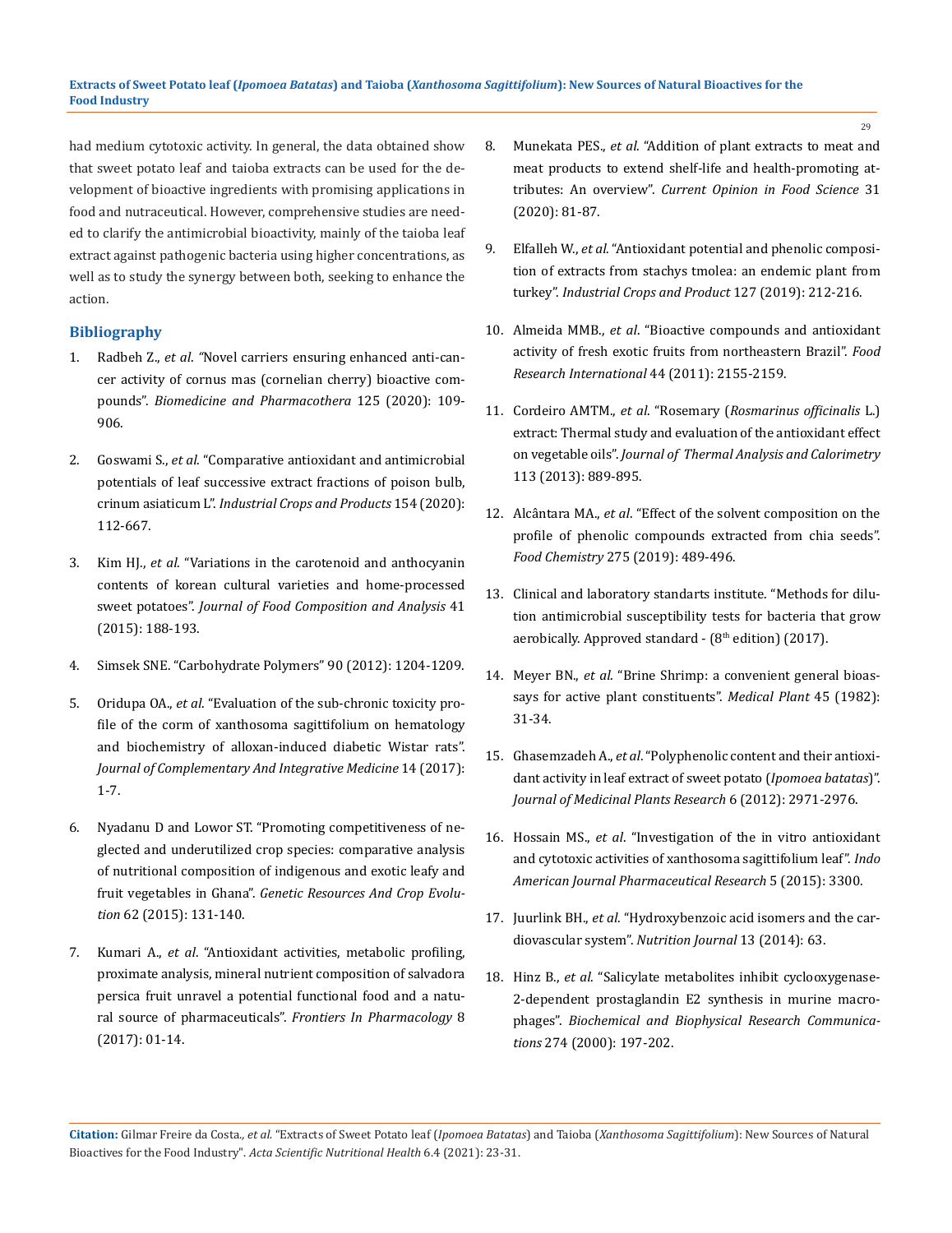- 19. [Rashmi HB and Negi OS. "Phenolic acids from vegetables: A](https://pubmed.ncbi.nlm.nih.gov/32846511/)  [review on processing stability and health benefits".](https://pubmed.ncbi.nlm.nih.gov/32846511/) *Food Re[search International](https://pubmed.ncbi.nlm.nih.gov/32846511/)*. 136 (2020): 109-298.
- 20. Khan AK., *et al*[. "Pharmacological activities of protocatechuic](https://pubmed.ncbi.nlm.nih.gov/25737736/)  acid". *[Acta Poloniae Pharmaceutica Drug Research](https://pubmed.ncbi.nlm.nih.gov/25737736/)* 72 (2015): [643-650.](https://pubmed.ncbi.nlm.nih.gov/25737736/)
- 21. Wang D., *et al*[. "Gut microbiota metabolism of anthocyanin](https://pubmed.ncbi.nlm.nih.gov/22821931/)  [promotes reverse cholesterol transport in mice via repressing](https://pubmed.ncbi.nlm.nih.gov/22821931/)  miRNA-10b". *[Circulation Research](https://pubmed.ncbi.nlm.nih.gov/22821931/)* 111 (2012): 967-981.
- 22. Zheng J., *et al*[. "Protocatechuic acid inhibits vulnerable athero](https://pubmed.ncbi.nlm.nih.gov/32047914/)[sclerotic lesion progression in older apoe−/− mice".](https://pubmed.ncbi.nlm.nih.gov/32047914/) *The Journal of Nutrition* [150 \(2020\): 1167-1177.](https://pubmed.ncbi.nlm.nih.gov/32047914/)
- 23. Peterson J., *et al*[. "Is there a role for dietary salicylates in](https://pubmed.ncbi.nlm.nih.gov/16441948/)  health?" *[Proceedings of the Nutrition Society](https://pubmed.ncbi.nlm.nih.gov/16441948/)* 65 (2006): 93-96.
- 24. [Pinheiro PF and Justino GC. "Structural analysis of flavonoids](https://www.researchgate.net/publication/221929468_Structural_Analysis_of_Flavonoids_and_Related_Compounds_-_A_Review_of_Spectroscopic_Applications)  [and related compounds a review of spectroscopic applica](https://www.researchgate.net/publication/221929468_Structural_Analysis_of_Flavonoids_and_Related_Compounds_-_A_Review_of_Spectroscopic_Applications)[tions. In: Rao, V. \(Edition\), phytochemical. A global perspec](https://www.researchgate.net/publication/221929468_Structural_Analysis_of_Flavonoids_and_Related_Compounds_-_A_Review_of_Spectroscopic_Applications)[tive of their role in nutrition and health".](https://www.researchgate.net/publication/221929468_Structural_Analysis_of_Flavonoids_and_Related_Compounds_-_A_Review_of_Spectroscopic_Applications) *Intech Europe* 33 [\(2011\):56-72.](https://www.researchgate.net/publication/221929468_Structural_Analysis_of_Flavonoids_and_Related_Compounds_-_A_Review_of_Spectroscopic_Applications)
- 25. Kumar KA., *et al*[. "Antimicrobial activity and phytochemical](https://www.researchgate.net/publication/267099539_Antimicrobial_Activity_and_Phytochemical_Analysis_of_Citrus_Fruit_Peels_-Utilization_of_Fruit_Waste)  [analysis of citrus fruit peels - utilization of fruit waste".](https://www.researchgate.net/publication/267099539_Antimicrobial_Activity_and_Phytochemical_Analysis_of_Citrus_Fruit_Peels_-Utilization_of_Fruit_Waste) *In[ternational Journal of Engineering Science and Technology](https://www.researchgate.net/publication/267099539_Antimicrobial_Activity_and_Phytochemical_Analysis_of_Citrus_Fruit_Peels_-Utilization_of_Fruit_Waste)* 3 [\(2011\): 5414-5421.](https://www.researchgate.net/publication/267099539_Antimicrobial_Activity_and_Phytochemical_Analysis_of_Citrus_Fruit_Peels_-Utilization_of_Fruit_Waste)
- 26. Choi J., *et al*[. "Antithrombotic effect of rutin isolated from den](https://pubmed.ncbi.nlm.nih.gov/25777266/)dropanax morbifera leveille". *[Journal of Bioscience and Bioen](https://pubmed.ncbi.nlm.nih.gov/25777266/)gineering* [120 \(2015\): 181-186.](https://pubmed.ncbi.nlm.nih.gov/25777266/)
- 27. Semwal DK., *et al*[. "Myricetin: A dietary molecule with diverse](https://pubmed.ncb.nlm.nih.gov/26891321/)  [biological activities".](https://pubmed.ncb.nlm.nih.gov/26891321/) *Nutrients* 8 (2016): 90.
- 28. Almajano MP., *et al*[. "Antioxidant and antimicrobial activities of](https://www.sciencedirect.com/science/article/abs/pii/S0308814607010631)  tea infusions". *Food Chemistry* [188 \(2008\): 55-63.](https://www.sciencedirect.com/science/article/abs/pii/S0308814607010631)
- 29. [Sheila DABBF and Wiseman A. "Antioxidants in tea".](https://www.tandfonline.com/doi/abs/10.1080/10408399709527798) *Critical [Reviews in Food Science and Nutrition](https://www.tandfonline.com/doi/abs/10.1080/10408399709527798)* 37 (2009): 705-718.

30. [Donlao N, Ogawa Y. "The influence of processing conditions on](https://www.researchgate.net/publication/335494283_The_influence_of_processing_conditions_on_catechin_caffeine_and_chlorophyll_contents_of_green_tea_Camelia_sinensis_leaves_and_infusions)  [catechin, caffeine and chlorophyll contents of green tea \(](https://www.researchgate.net/publication/335494283_The_influence_of_processing_conditions_on_catechin_caffeine_and_chlorophyll_contents_of_green_tea_Camelia_sinensis_leaves_and_infusions)*Camelia sinensis*) leaves and infusions". *[Lebensmittel-Wissenschaft](https://www.researchgate.net/publication/335494283_The_influence_of_processing_conditions_on_catechin_caffeine_and_chlorophyll_contents_of_green_tea_Camelia_sinensis_leaves_and_infusions)  und-Technologie* [116 \(2019\): 108-567.](https://www.researchgate.net/publication/335494283_The_influence_of_processing_conditions_on_catechin_caffeine_and_chlorophyll_contents_of_green_tea_Camelia_sinensis_leaves_and_infusions)

30

- 31. Kim SH., *et al*[. "Gallic acid inhibits histamine release and pro](https://pubmed.ncbi.nlm.nih.gov/16322071/)[inflammatory cytokine production in mast cells".](https://pubmed.ncbi.nlm.nih.gov/16322071/) *Toxicological Sciences* [91 \(2006\): 123-131.](https://pubmed.ncbi.nlm.nih.gov/16322071/)
- 32. Engels C., *et al*[. "Sinapic acid derivatives in defatted Oriental](https://www.researchgate.net/publication/257373093_Sinapic_acid_derivatives_in_defatted_Oriental_mustard_Brassica_juncea_L_seed_meal_extracts_using_UHPLC-DAD-ESI-MSn_and_identification_of_compounds_with_antibacterial_activity)  mustard (*Brassica juncea* [L.\) seed meal extracts using UHPLC-](https://www.researchgate.net/publication/257373093_Sinapic_acid_derivatives_in_defatted_Oriental_mustard_Brassica_juncea_L_seed_meal_extracts_using_UHPLC-DAD-ESI-MSn_and_identification_of_compounds_with_antibacterial_activity)[DAD-ESI-MS and identification of compounds with antibac](https://www.researchgate.net/publication/257373093_Sinapic_acid_derivatives_in_defatted_Oriental_mustard_Brassica_juncea_L_seed_meal_extracts_using_UHPLC-DAD-ESI-MSn_and_identification_of_compounds_with_antibacterial_activity)terial activity". *[European Food Research and Technology](https://www.researchgate.net/publication/257373093_Sinapic_acid_derivatives_in_defatted_Oriental_mustard_Brassica_juncea_L_seed_meal_extracts_using_UHPLC-DAD-ESI-MSn_and_identification_of_compounds_with_antibacterial_activity)* 234 [\(2012\):535-542.](https://www.researchgate.net/publication/257373093_Sinapic_acid_derivatives_in_defatted_Oriental_mustard_Brassica_juncea_L_seed_meal_extracts_using_UHPLC-DAD-ESI-MSn_and_identification_of_compounds_with_antibacterial_activity)
- 33. Winter J., *et al*[. "C- ring cleavage of flavonoids by human intes](https://pubmed.ncbi.nlm.nih.gov/2757380/)tinal bactéria". *[Applied Environmental Microbiology](https://pubmed.ncbi.nlm.nih.gov/2757380/)* 55 (1989): [1203-1208.](https://pubmed.ncbi.nlm.nih.gov/2757380/)
- 34. Lee JH., *et al*[. "Apple flavonoid phloretin inibits escherichia coli](https://pubmed.ncbi.nlm.nih.gov/21930760/)  [O157:H7 biofilm formation and ameliorates colon inflamma](https://pubmed.ncbi.nlm.nih.gov/21930760/)tion in rats". *[Infection and Immunity](https://pubmed.ncbi.nlm.nih.gov/21930760/)* 79 (2011): 4819-4827.
- 35. Hayrapetyan H., *et al*[. "Inhibition of listeria monocytogenes by](https://research.wur.nl/en/publications/inhibition-of-listeria-monocytogenes-by-pomegranate-punica-granat)  [pomegranate \(punica borges et al. granatum\) peel extract in](https://research.wur.nl/en/publications/inhibition-of-listeria-monocytogenes-by-pomegranate-punica-granat)  [meat pate at different temperatures".](https://research.wur.nl/en/publications/inhibition-of-listeria-monocytogenes-by-pomegranate-punica-granat) *Food Control* 23 (2012): [66-72.](https://research.wur.nl/en/publications/inhibition-of-listeria-monocytogenes-by-pomegranate-punica-granat)
- 36. Paz M., *et al*[. "Brazilian fruit pulps as functional foods and ad](https://pubmed.ncbi.nlm.nih.gov/25442579/)[ditives: evaluation of bioactive compounds".](https://pubmed.ncbi.nlm.nih.gov/25442579/) *Food Chemistry* [172 \(2015\): 462-468.](https://pubmed.ncbi.nlm.nih.gov/25442579/)
- 37. Puupponen-Pimia R., *et al*[. "Bioactive berry compounds-novel](https://pubmed.ncbi.nlm.nih.gov/15578177/)  tools against human pathogens". *[Applied Microbiology Biotech](https://pubmed.ncbi.nlm.nih.gov/15578177/)nology* [67 \(2005\): 8-18.](https://pubmed.ncbi.nlm.nih.gov/15578177/)
- 38. Nohynek LJ., *et al*[. "Berry phenolics: antimicrobial properties](https://pubmed.ncbi.nlm.nih.gov/16800770/)  [and mechanisms of action against severe human pathogens".](https://pubmed.ncbi.nlm.nih.gov/16800770/)  *[Nutrition Cancer](https://pubmed.ncbi.nlm.nih.gov/16800770/)* 54 (2006): 18-32.
- 39. Yin L., *et al*[. "Flavonoids analysis and antioxidant, antimicro](https://www.sciencedirect.com/science/article/abs/pii/S0926669019302572)[bial, and anti-inflammatory activities of crude and purified](https://www.sciencedirect.com/science/article/abs/pii/S0926669019302572)  extracts from *[veronicastrum latifolium](https://www.sciencedirect.com/science/article/abs/pii/S0926669019302572)*". *Industrial Crops and Products* [137 \(2019\): 652-661.](https://www.sciencedirect.com/science/article/abs/pii/S0926669019302572)